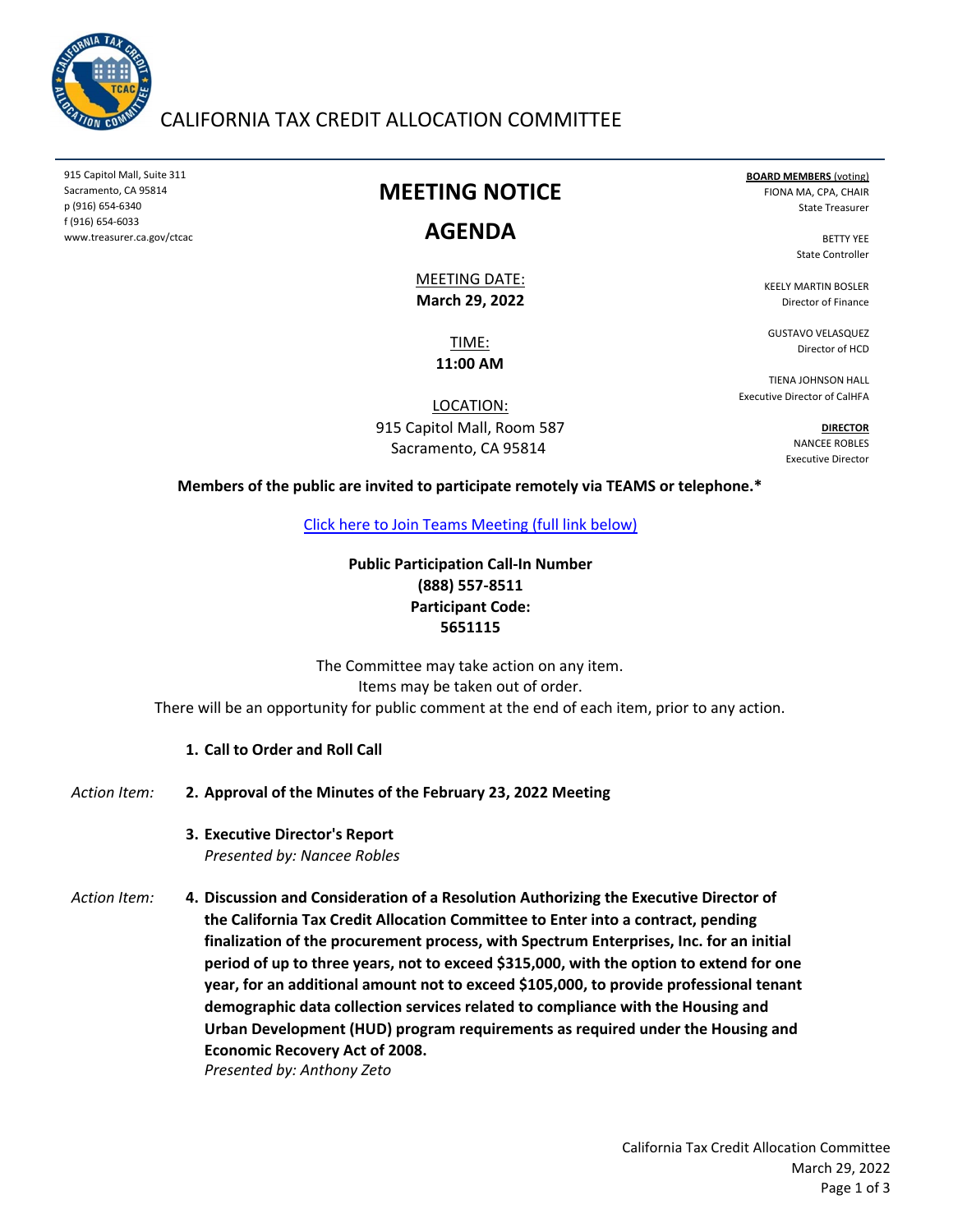

## CALIFORNIA TAX CREDIT ALLOCATION COMMITTEE

- *Action Item:* **5. Recommendation of a Resolution Delegating Authority to the Executive Director to Grant Extensions to Readiness to Proceed Deadlines for Projects allocated Federal Nine Percent (9%) Low Income Housing Tax Credits (LIHTCs) with USDA Components** *Presented by: Ricki Hammett*
- *Action Item:* **6. Discussion and Consideration of an appeal filed under CTCAC Regulation Section 10330(b)(2).** *Presented by: Anthony Zeto*

Project Number Project Name CA‐21‐032 Coachella Valley Apartments

- **7. Public Comment**
- **8. Adjournment**

#### **FOR ADDITIONAL INFORMATION**

Nancee Robles, Executive Director, CTCAC 915 Capitol Mall, Room 485, Sacramento, CA 95814 (916) 654‐6340

www.treasurer.ca.gov/ctcac *This notice may also be found on the following Internet site:*

\* Due to the state of emergency related to the COVID‐19 pandemic, AB 361 (Chapter 165, Statutes of 2021) authorizes a state body to hold public meetings through teleconferencing and to make public meetings accessible telephonically, or otherwise electronically, to all members of the public seeking to observe and address the state body. Since there is an ongoing surge in COVID‐19 cases caused by the Omicron variant, Governor Gavin Newsom signed Executive Order N‐1‐ 22 on January 5, 2022, to authorize a state body to continue to conduct meetings in this manner until March 31, 2022.

Interested members of the public may use the call‐in number or TEAMS to listen to and/or comment on items before the California Debt Limit Allocation Committee. Additional instructions will be provided to participants once they call the indicated number or join via TEAMS. The call-in number and TEAMS information are provided as an option for public participation but the Committee is not responsible for unforeseen technical difficulties that may occur. The Committee is under no obligation to postpone or delay its meeting in the event such technical difficulties occur during or before the meeting.

The California Tax Credit Allocation Committee (CTCAC) complies with the Americans with Disabilities Act (ADA) by ensuring that the facilities are accessible to persons with disabilities, and providing this notice and information given to the members of the CTCAC in appropriate alternative formats when requested. If you need further assistance, including disability‐related modifications or accommodations, please contact CTCAC staff no later than five calendar days before the meeting at (916) 654‐6340 and Telecommunication Device for the Deaf (TDD) at (916) 654‐9922.